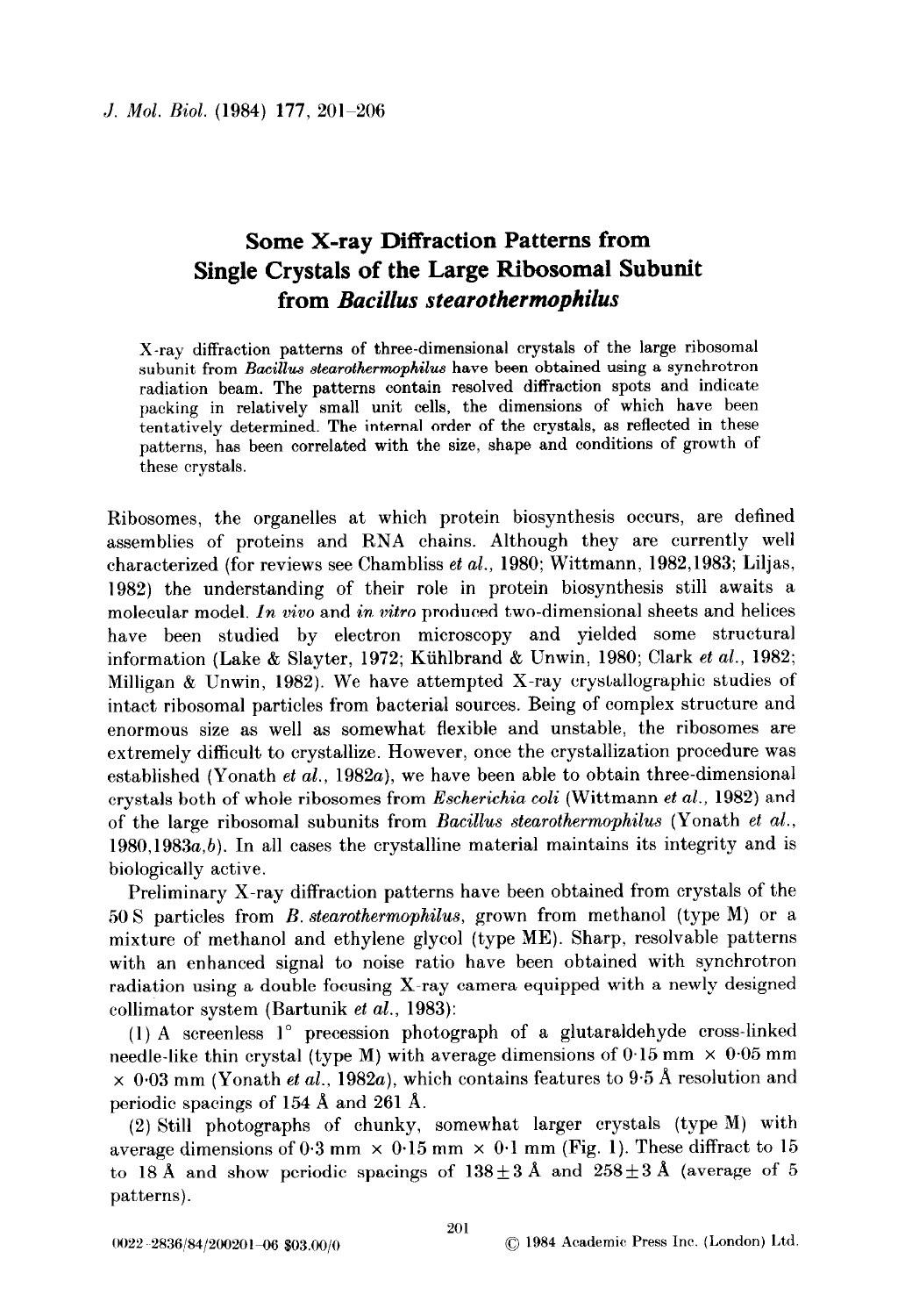

FIG. 1. Crystals, grown from  $30\%$  (v/v) methanol at pH 8.7, using a modified version of the crystallization method described by Yonath *et al.* (1982*a*); i.e. addition of  $1\%$  alcohol to the crystallizing solution and seen under polarized light.

(3) Still and  $2^{\circ}$  oscillation photographs of 0.1 to 0.3 mm long fragments of rather large crystals (types M and ME), with dimensions that can reach  $0.9 \text{ mm} \times$  $0.25$  mm  $\times$   $0.15$  mm (Fig. 2(a) to (c)). These diffract to 12 to 22 Å (Fig. 3) and contain features with spacings of  $139 \pm 2$  Å and  $259 \pm 2$  Å (observed in 3 patterns of type M crystals), and 259 Å and 336 Å in two patterns of a fragment of a type ME crystal.

(4) High resolution powder diffraction photographs from samples containing large amounts of microcrystals which show weak but sharp rings among them some with spacings (e.g.  $10.4$  Å;  $7.8$  Å;  $5.6$  Å;  $4.9$  Å and  $3.5$  Å) similar to those previously reported for gels of ribosomes and extracted ribosomal RNA (Zubay & Wilkins, 1960; Klug et al., 1961). For aligned crystals the patterns are fairly well oriented with an average arc length of  $\pm 30^{\circ}$ . Such patterns may arise from partial orientation of the nucleic acid component within the particle.

Thus, there is some evidence for inverse correlation between size and internal order of the crystals, as reflected by the resolution of their diffraction patterns. Due to technical limitations, all these patterns have been obtained at 4 to  $15^{\circ}$ C. but since the best crystals grow from methanol, cooling to much lower temperatures is potentially feasible and is expected to yield patterns of higher resolution. Attempts in this direction are currently underway. In parallel we are also trying to increase the size simultaneously with the order of the crystals. The "conventional" procedure of slowing down the crystallization process has. so far. failed, probably owing to the deterioration of the ribosomes before they could form aggregates: the initial step in the crystallization of ribosomal particles (Yonath et al., 1982b). Introducing small amounts of alcohols to the crystallizing solution prior to crystallization led to the growth of larger (e.g. Fig. 1). but somewhat less ordered crystals. This may be due to the too rapid formation of large initial aggregates. We also aim to produce crystals from different mixtures of organic solvents as well as to search for better crystallization conditions. Both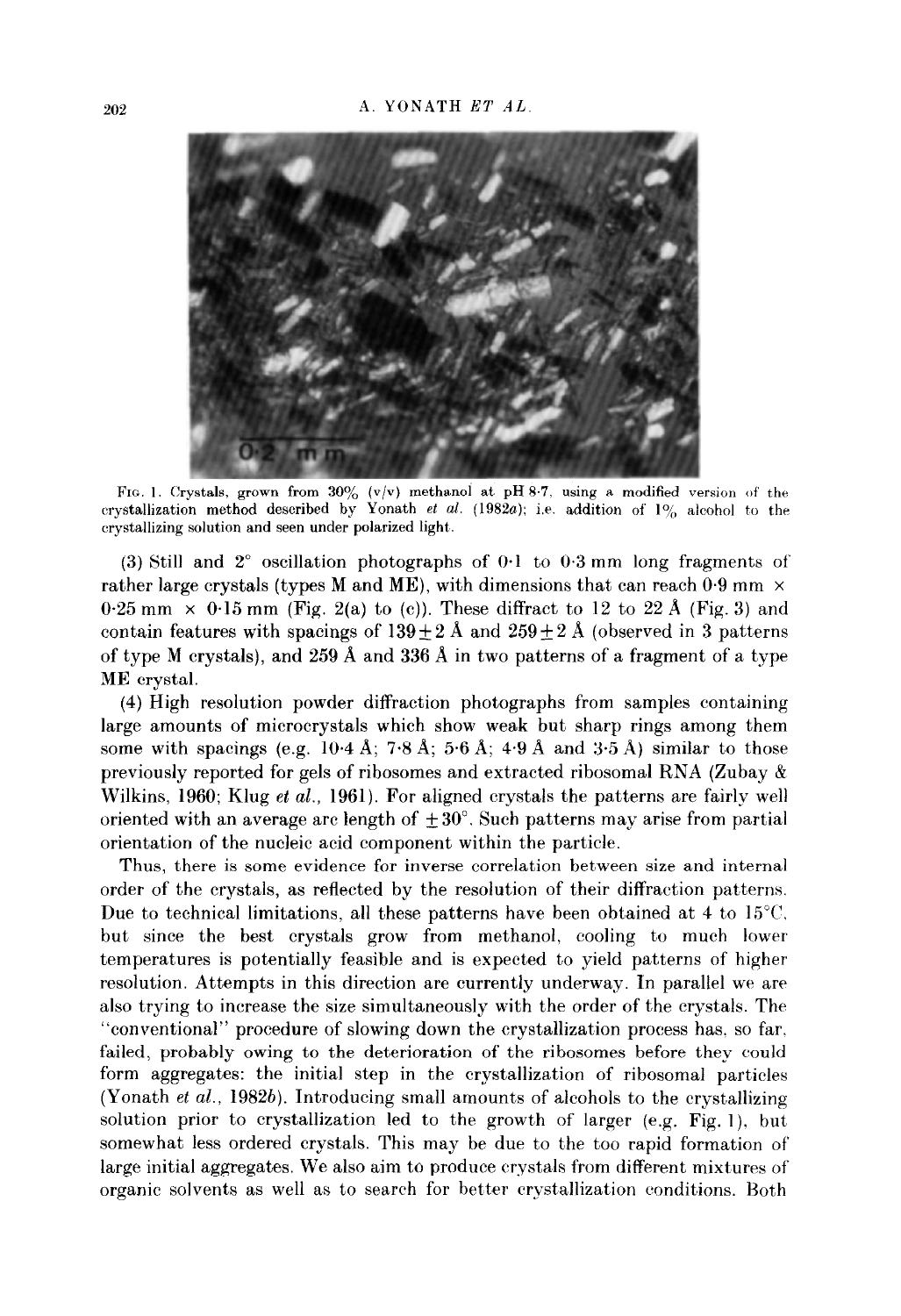

FIG. 2. Development of cracks with crystal growth. Crystals have been obtained as described Yonath *et al.* (1982a) from 30% methanol at pH 8.4, and are shown after; (a) 25 and (b) 40 days growth. (c) Cracked crystals which have been grown from a mixture of 17% (v/v) ethylene glycol a 17% methanol (pH 8.4). by. i of md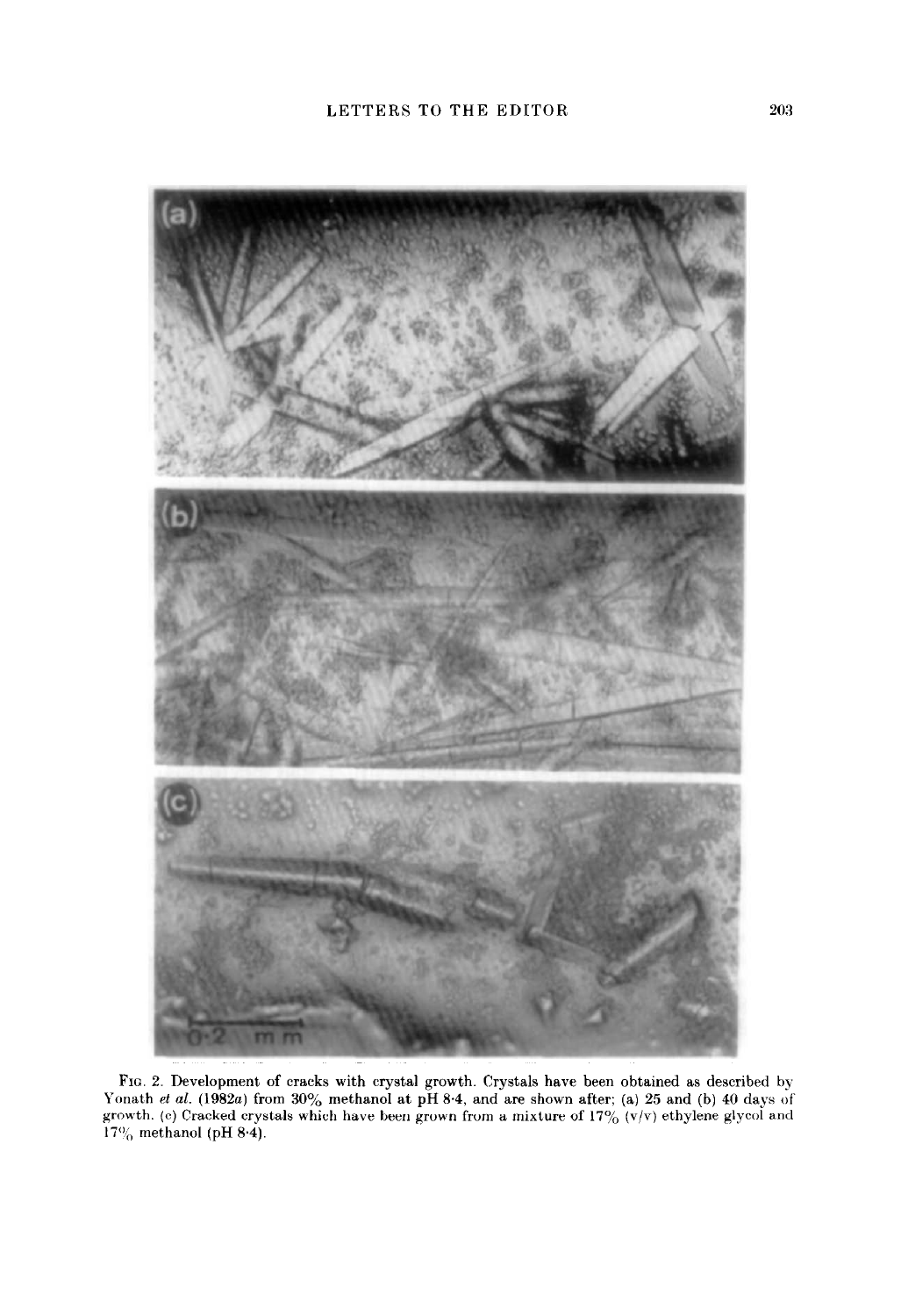

FIG. 3. Still diffraction patterns, obtained with synchrotron radiation at X11/DORIS under parasitic conditions at about 5 GeV and 22 to 28 mA, with 0.12 mm aperture, at 12 to 15°C for about 1 h. From:

(a) A fragmented crystal, grown from  $30\%$  methanol (pH 8.7). The contributions of 2 components are marked by white and black arrows. The "white" fragment diffracts with spacings of 259 A along the layer-lines marked by the arrows and 138 A between them, and the "black" 260 A along the direction of the arrows and 207 A between them. The marked reflection is at 12.7 A.

(b) Crystals shown in Fig. 2(c). These contain features of 336 A along the lines marked by arrows and 259 A between them.

(c) Crystals grown as described (Yonath et al., 1982a) from a mixture of  $15\%$  (v/v) ethylene glycol and 17% methanol (pH 8.1). Inter- and intralayer spacings are 129 Å and 316 Å, respectively.

approaches have, so far, yielded encouraging results: crystals such as those shown in Figure  $2(c)$  and a new crystal form with different morphology (Fig. 4), which has been characterized recently by electron microscopy (Yonath et al., 1983b).

The observed periodic spacings agree well with the unit cell dimensions which have been determined from electron micrographs of positively stained sections of similar crystals (Yonath,  $1980,1983a,b$ ) as well as with those of the twodimensional sheets of the same particles (Arad *et al.*, 1984). The variations in cell constants among the different crystal forms may arise from the differences in the crystallization conditions as well as from the treatment in preparation for electron microscopy. Since the crystals of type M tend to appear with their larger face absorbed to the walls of the capillaries, and since they are fairly fragile and thus difficult to handle, we have obtained most of our X-ray diffraction patterns with the X-ray beam perpendicular to the large faces of the crystals. Thus, the spacings observed may show principal directions of the internal packing parallel to these faces. A common denominator observed in most of the diffraction patterns is  $259 \pm 4$  Å. This is accompanied by  $138 \pm 3$  Å for type M crystals, hence the unit cell dimensions parallel to the large faces of the methanol crystals may well be  $138\pm3\text{ Å}\times259\pm4\text{ Å}$ . A different projection is shown in the patterns of the ME crystal. This is most likely due to the specific orientation of the exposed ME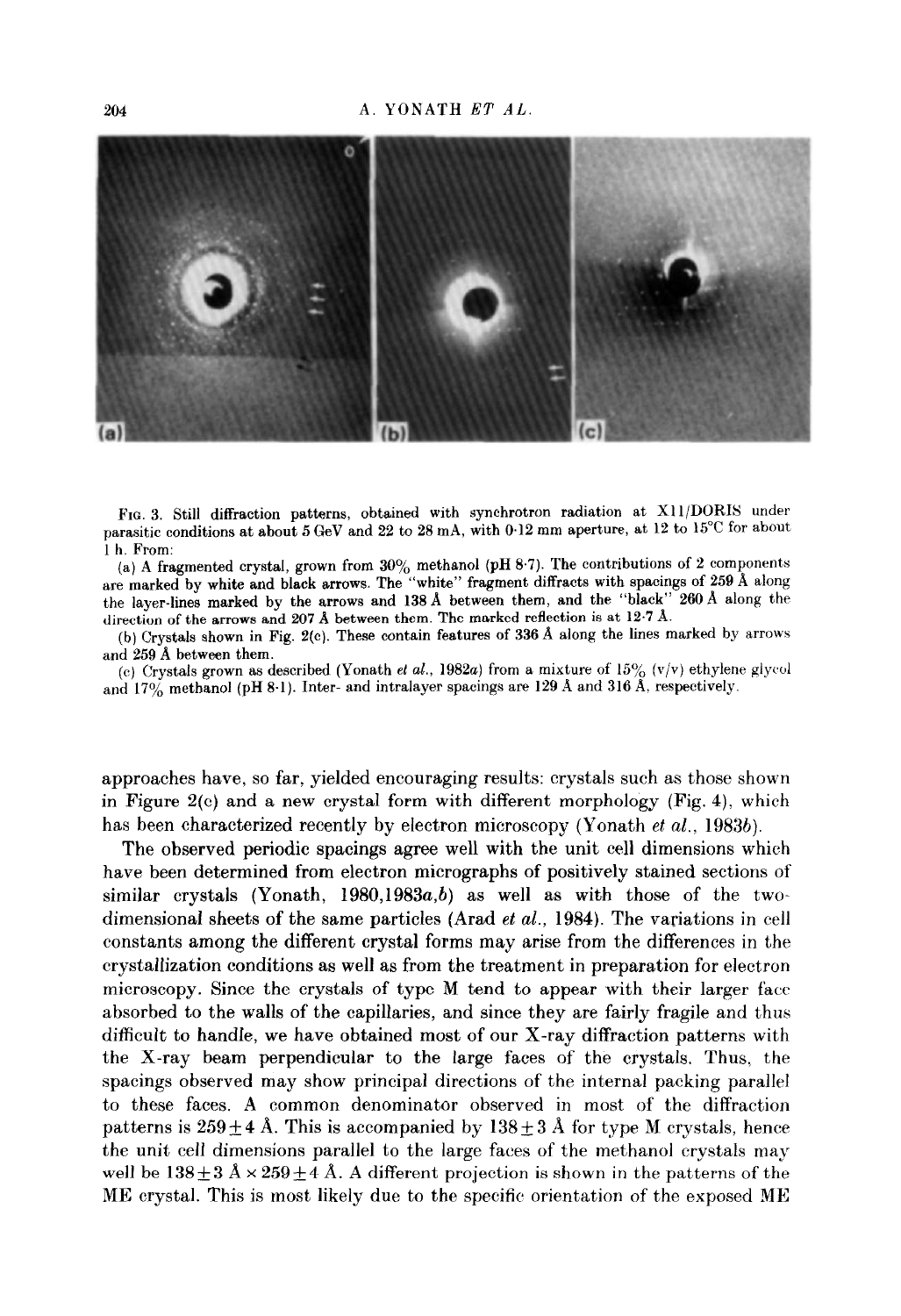

FIG. 4. Crystals grown in hanging drops as described by Yonath et al. (1982a) from  $10\%$  ethylene glycol at  $pH$  7.8 and seen under polarized light.

crystal (Fig. 2(c)), which is different from that of most of the M-type crystals and may stem from its particular morphology.

Regularly, the three-dimensional crystals reach their final length and width in the initial stages of crystal growth. Thus, their large face is almost completely developed within two to three weeks. In this period the crystals are long, very thin and morphologically intact  $(Fig. 2(a))$ . Only in later stages do they become thicker and heavier, sink to the bottom of the crystallization drop, and develop cracks perpendicular to their long axes (Fig. 2(b) and (c)). Similar fracturing occurs in cross-linked crystals, no matter how thick they are (Yonath et al., 1982a). We therefore assume that the cracking and fracturing of the crystals result from mechanical stress, which originates either from accumulating weight or as a result of chemical forces induced by the cross-linking. Obviously, for recording X-ray patterns, we aimed to expose single separated fragments. However, judging from the nature of the diffraction patterns (Fig. 3) it appears that we could not detect every crack visually.

In spite of the progress in obtaining X-ray diffraction patterns, it is clear that for efficient data collection further improvements in the quality of the crystals as well as in the data collection facilities are needed. Nevertheless, the possibility to resolve the diffraction patterns, the relatively small unit cells and the stability of the crystals in the X-ray beam, encourage us to continue our efforts along these lines.

We thank Drs F. L. Hirshfeld, M. Koch and W. Traub for continuous interest and for stimulating discussions; H. S. Gewitz. J. Miissig, J. Piefke and I. Makowsky for skilful technical assistance.

| Department of Structural Chemistry<br>Weizmann Institute, Rehovot, Israel                 | A. YONATH                       |
|-------------------------------------------------------------------------------------------|---------------------------------|
| European Molecular Biology Laboratory Outstation<br>at the DESY, Hamburg 52, West Germany | H. D. BARTUNIK<br>K. S. BARTELS |
| Max Planck Institut für Molekulare Genetik<br>Berlin 33, West Germany                     | H. G. WITTMANN                  |

Received 31 October 1983